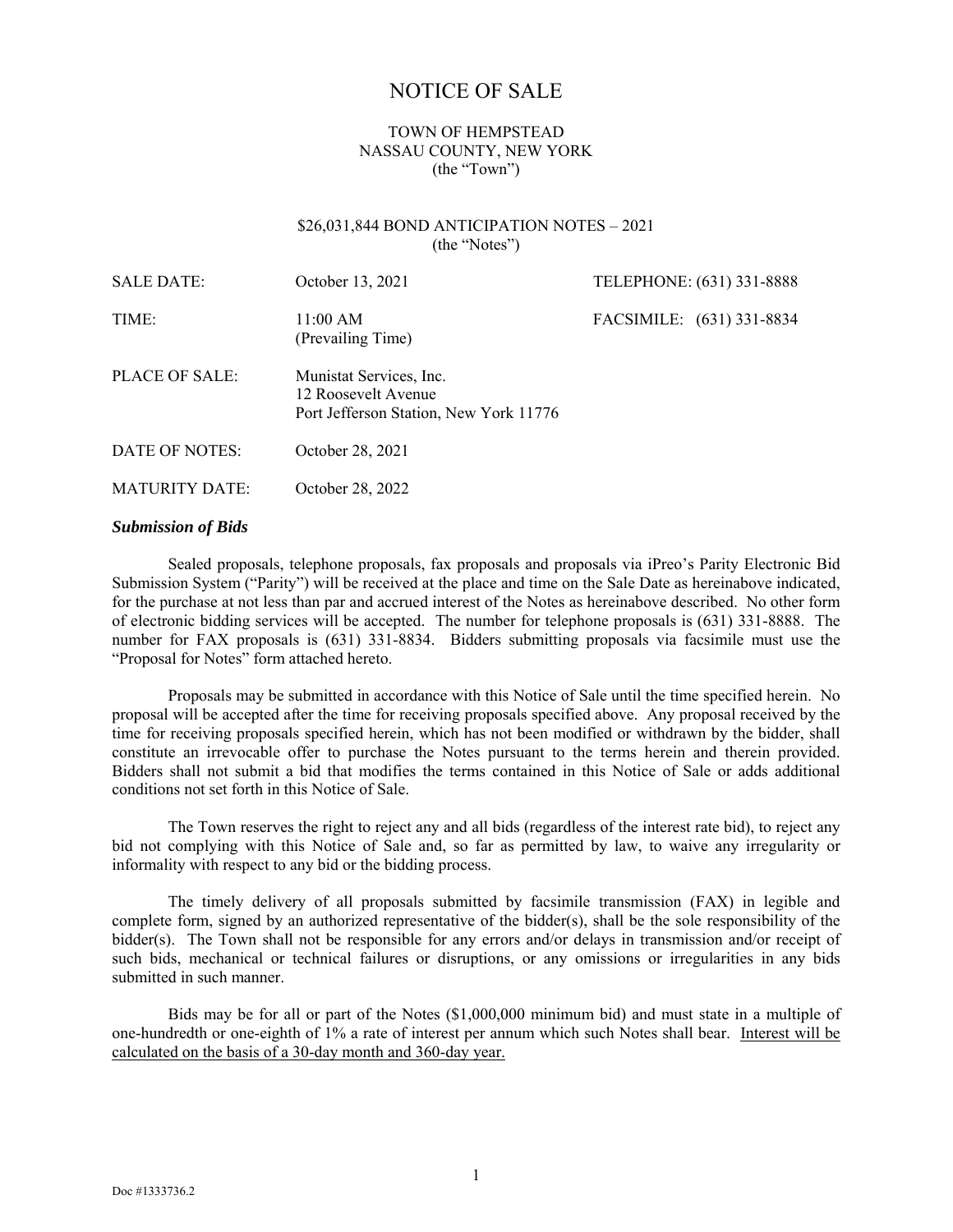#### *Optional Redemption*

The Notes will be subject to redemption prior to their maturity, at the option of the Town, in whole or in part on any date on or after April 28, 2022 at a redemption price equal to the principal amount of the Notes to be redeemed plus accrued interest to the date of redemption upon at least 5 days' notice prior to the date set for any such redemption. Selection of the Notes to be redeemed is at the sole discretion of the Town.

#### *Bidding Using Parity*

Prospective bidders wishing to submit an electronic bid via Parity must be contracted customers of Parity. Prospective bidders who do not have a contract with Parity must call (212) 849-5021 to become a customer. By submitting an electronic bid for the Notes, a bidder represents and warrants to the Town that such bidder's bid for the purchase of the Notes is submitted for and on behalf of such prospective bidder by an officer or agent who is duly authorized to bind the bidder to a legal, valid and enforceable contract for the purchase of the Notes.

Each prospective bidder who wishes to submit electronic bids shall be solely responsible to register to bid via Parity. Each qualified prospective bidder shall be solely responsible to make necessary arrangements to access Parity for purposes of submitting its bid in a timely manner and in compliance with the requirements of this Notice of Sale. Neither the Town nor Parity shall have any duty or obligation to undertake such registration to bid for any prospective bidder or to provide or assure such access to any qualified prospective bidder, and neither the Town nor Parity shall be responsible for a bidder's failure to register to bid or for proper operation of, or have any liability for any delays or interruptions of, or any damages caused by Parity. The Town is using Parity as a communications mechanism, and not as the Town's agent, to conduct the electronic bidding for the Town's Notes. The Town is not bound by any advice or determination of Parity as to whether any bid complies with the terms of this Notice of Sale. All costs and expenses incurred by prospective bidders in connection with their registration and submission of bids via Parity are the sole responsibility of the bidders, and the Town is not responsible, directly or indirectly, for any such costs or expenses. If a prospective bidder encounters any difficulty in registering to bid, or submitting or modifying a bid for the Notes, it should telephone Parity and notify the Town's Municipal Advisor, Munistat Services Inc. at (631) 331-8888 (provided that the Town shall have no obligation to take any action whatsoever upon receipt of such notice).

If any provisions of this Notice of Sale shall conflict with information provided by Parity, as approved provider of electronic bidding services, this Notice of Sale shall control. Further information about Parity, including any fee charged, may be obtained from Parity at (212) 849-5021. The time maintained by Parity shall constitute the official time with respect to all bids submitted via Parity.

#### *Payment and Security for the Notes*

The Notes are general obligations of the Town and the faith and credit of the Town are pledged for payment of the principal of and interest on the Notes. All the taxable real property in the Town will be subject to the levy of ad valorem taxes, subject to certain statutory limitations, sufficient to pay the principal of and interest on the Notes. (See "*Tax Levy Limit Law*" in the Preliminary Official Statement of the Town dated October 4, 2021 (the "Preliminary Official Statement"), circulated in connection with the sale of the Notes, which shall be supplemented by the final official statement to be dated October 13, 2021 (the "Official Statement").

#### *Award of Notes*

The Notes will be awarded and sold to the bidder(s) complying with the terms of sale and offering to purchase the Notes at the lowest net interest cost, and if two or more such bidders offer the same lowest net interest cost, then to one of said bidders offering to purchase the largest par amount of the Notes and if all of said bidders offer the same net interest cost and offer to purchase the same par amount, then to the one of said bidders selected by the Town by lot from among all said bidders.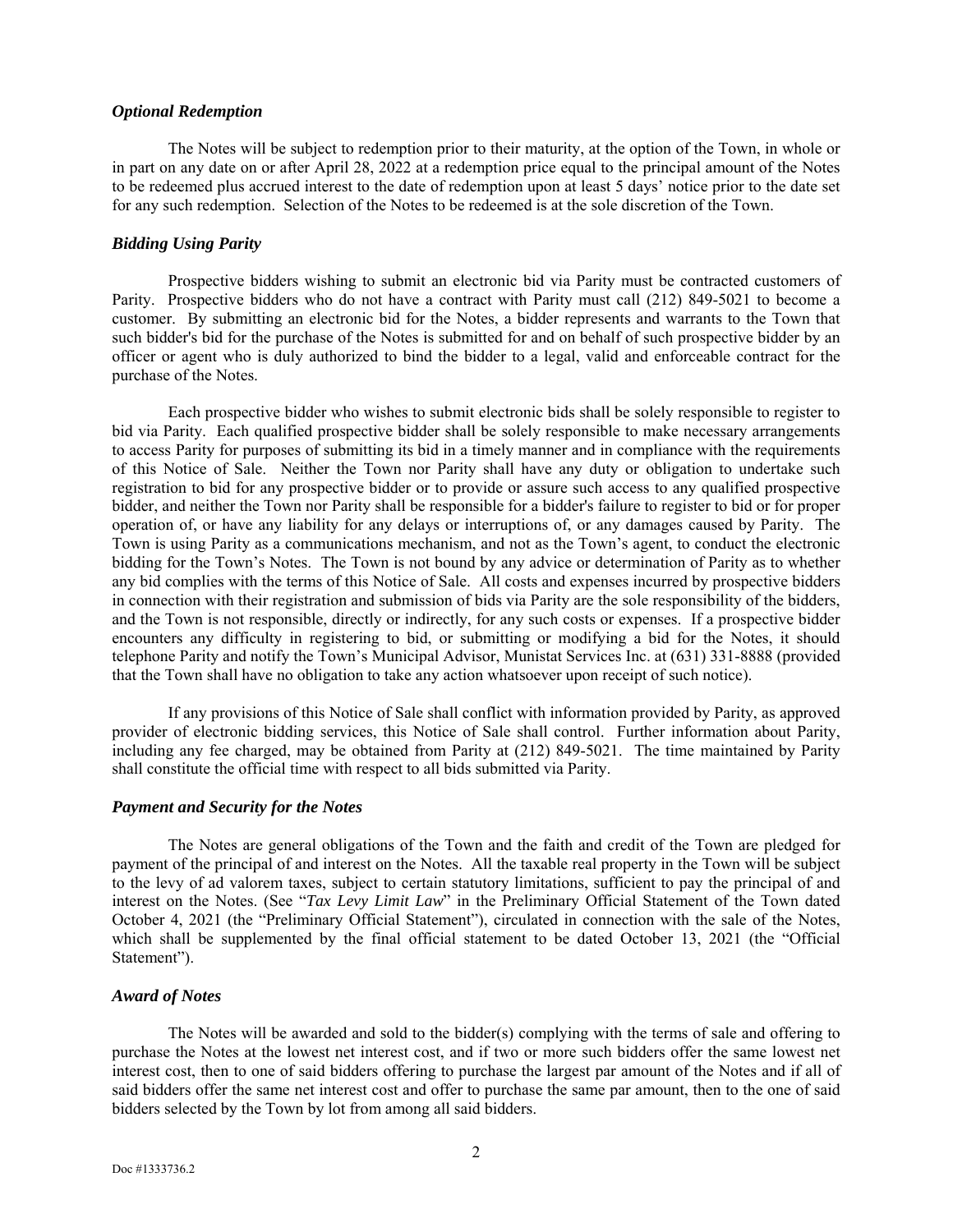The right is reserved by the Town to award to any bidder all or any part of the Notes which such bidder offers to purchase and, in the event of a partial award, the premium, if any, specified by such bidder will be pro-rated.

Award of the Notes is expected to be made promptly after opening of the bids, but the successful bidder(s) may not withdraw its proposal until after 3:00 o'clock P.M. (Prevailing Time) on the day of such bid opening and then only if such award has not been made prior to the withdrawal. The Notes will be delivered and shall be paid for on or about the Date of Notes at such place and on such business day and at such hour, as the Town and successful bidder(s) shall mutually agree.

### *Form of the Notes*

The Notes will be issued in registered form and, at the option of the purchaser, the Notes will be either (i) registered in the name of the successful bidder(s) or (ii) issued in book-entry form and registered to Cede  $\&$ Co., as the partnership nominee for The Depository Trust Company, New York, New York ("DTC").

If the Notes are registered in the name of the successful bidder(s), a single note certificate will be issued for those Notes bearing the same rate of interest in the aggregate principal amount awarded to the successful bidder at such interest rate. Principal of and interest on such Notes will be payable in Federal Funds by the Town, at such bank or trust company located and authorized to do business in the State of New York as selected by the successful bidder(s).

If the Notes are issued in book-entry form, such notes will be delivered to DTC, which will act as securities depository for the Notes. Beneficial owners will not receive certificates representing their interests in any book-entry Notes. Individual purchases of book-entry Notes may be made in denominations of \$5,000 or integral multiples thereof, except for one necessary odd denomination. A single note certificate will be issued for those Notes bearing the same rate of interest and CUSIP number in the aggregate principal amount awarded to such purchaser(s) at such interest rate. Principal of and interest on said Notes will be paid in Federal Funds by the Town to Cede & Co., as nominee for DTC, which will in turn remit such principal and interest to its participants for subsequent distribution to the beneficial owners of the Notes as described herein. Transfer of principal and interest payments to beneficial owners by participants of DTC will be the responsibility of such participants and other nominees of beneficial owners. The Town will not be responsible or liable for payments by DTC to its participants or by DTC participants to beneficial owners or for maintaining, supervising or reviewing the records maintained by DTC, its participants or persons acting through such participants.

CUSIP identification numbers will be printed on the book-entry Notes if Bond Counsel is provided with such numbers by the close of business on the Sale Date of the Notes, but neither the failure to print such number on any Note nor any error with respect thereto shall constitute cause for a failure or refusal by the purchaser thereof to accept delivery and pay for the Notes in accordance with the terms hereof. The Town's Municipal Advisor shall be responsible for applying for and obtaining CUSIP identification numbers within one day after this Notice of Sale is circulated. The CUSIP Service Bureau charge for the assignment of said numbers shall be the responsibility of and shall be paid for by the purchaser. DTC is an automated depository for securities and a clearinghouse for securities transactions, and will be responsible for establishing and maintaining a book-entry-only system for recording the ownership interests of its participants, which include certain banks, trust companies and securities dealers, and the transfer of the interests among its participants. The DTC participants will be responsible for establishing and maintaining records with respect to the Notes. Individual purchases of beneficial ownership interests in the Notes may be made only through book entries made on the books and records of DTC (or a successor depository) and its participants.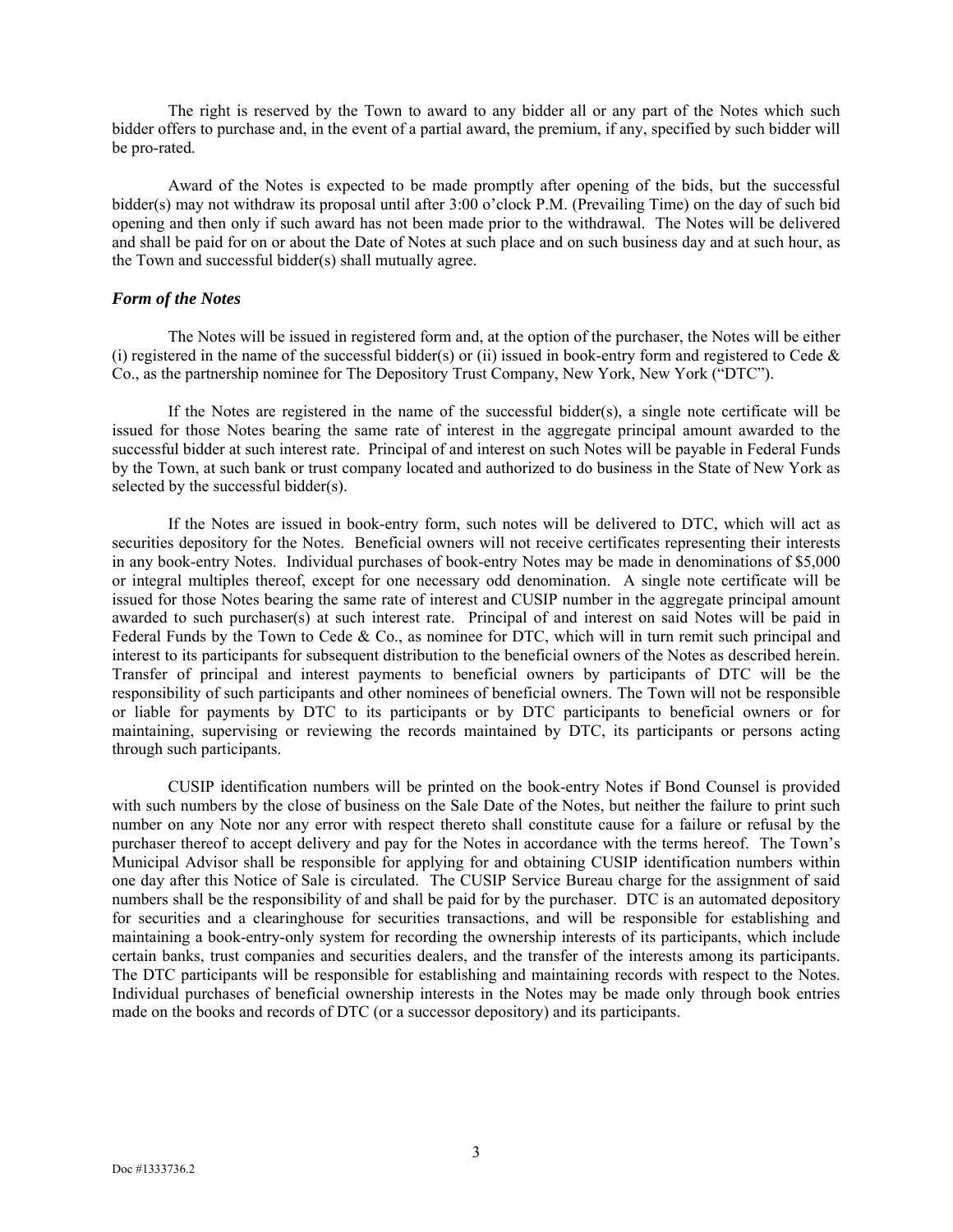The Town Clerk will act as Fiscal Agent for the Notes issued in book-entry form and the purchaser may serve as paying agent for those Notes registered in the name of the purchaser. Paying Agent fees, if any, will be paid by the purchaser.

#### *Delivery of the Notes*

The Notes will be delivered on or about the Date of Notes, referred to herein, at no cost to the purchaser, in New York, New York, or otherwise as may be agreed with the purchaser; however, if the Notes are issued in book-entry only form, said Notes will be delivered to DTC, Jersey City, New Jersey. The purchase price of said Notes shall be paid in FEDERAL FUNDS or other funds available for immediate credit on said delivery date.

### *Legal Opinion*

The proposed form of the approving legal opinion of Bond Counsel is set forth in Appendix C to the Preliminary Official Statement and will be furnished to the purchaser upon delivery of the Notes.

### *Tax Exemption*

In the opinion of Bond Counsel, interest on the Notes is (i) excluded from gross income for federal income tax purposes pursuant to Section 103 of the Internal Revenue Code of 1986, as amended (the "Code") and (ii) exempt from personal income taxes of New York State and its political subdivisions, including The City of New York, all as described in more detail under the caption "TAX MATTERS" in the Preliminary Official Statement. Upon delivery of the Notes, Bond Counsel will deliver an opinion regarding the taxexempt status of the Notes substantially in the form of the approving legal opinion of Bond Counsel set forth in Appendix C to the Preliminary Official Statement.

### *Bank Qualification*

The Town will NOT designate the Notes as "qualified tax-exempt obligations" pursuant to the provisions of Section 265(b)(3) of the Code.

### *Obligation of Winning Bidder(s) to Deliver an Issue Price Certificate at Closing*

By submitting a bid, each bidder is certifying that its bid is a firm offer to purchase the Notes, is a good faith offer which the bidder believes reflects current market conditions, and is not a "courtesy bid" being submitted for the purpose of assisting in meeting the competitive sale requirements relating to the establishment of the "issue price" of the Notes pursuant to Section 148 of the Code, including the requirement that bids be received from at least three (3) underwriters of municipal bonds who have established industry reputations for underwriting new issuances of municipal bonds (the "Competitive Sale Requirements"). The Municipal Advisor will advise the winning bidder(s) if the Competitive Sale Requirements were met at the same time it notifies the winning bidder(s) of the award of the Notes. **Bids will not be subject to cancellation in the event that the Competitive Sale Requirements are not satisfied.**

The winning bidder(s) shall, within one (1) hour after being notified of the award of the Notes, advise the Municipal Advisor by electronic or facsimile transmission of the reasonably expected initial public offering price or yield of each maturity of the Notes (the "Initial Reoffering Prices") as of the date of the award.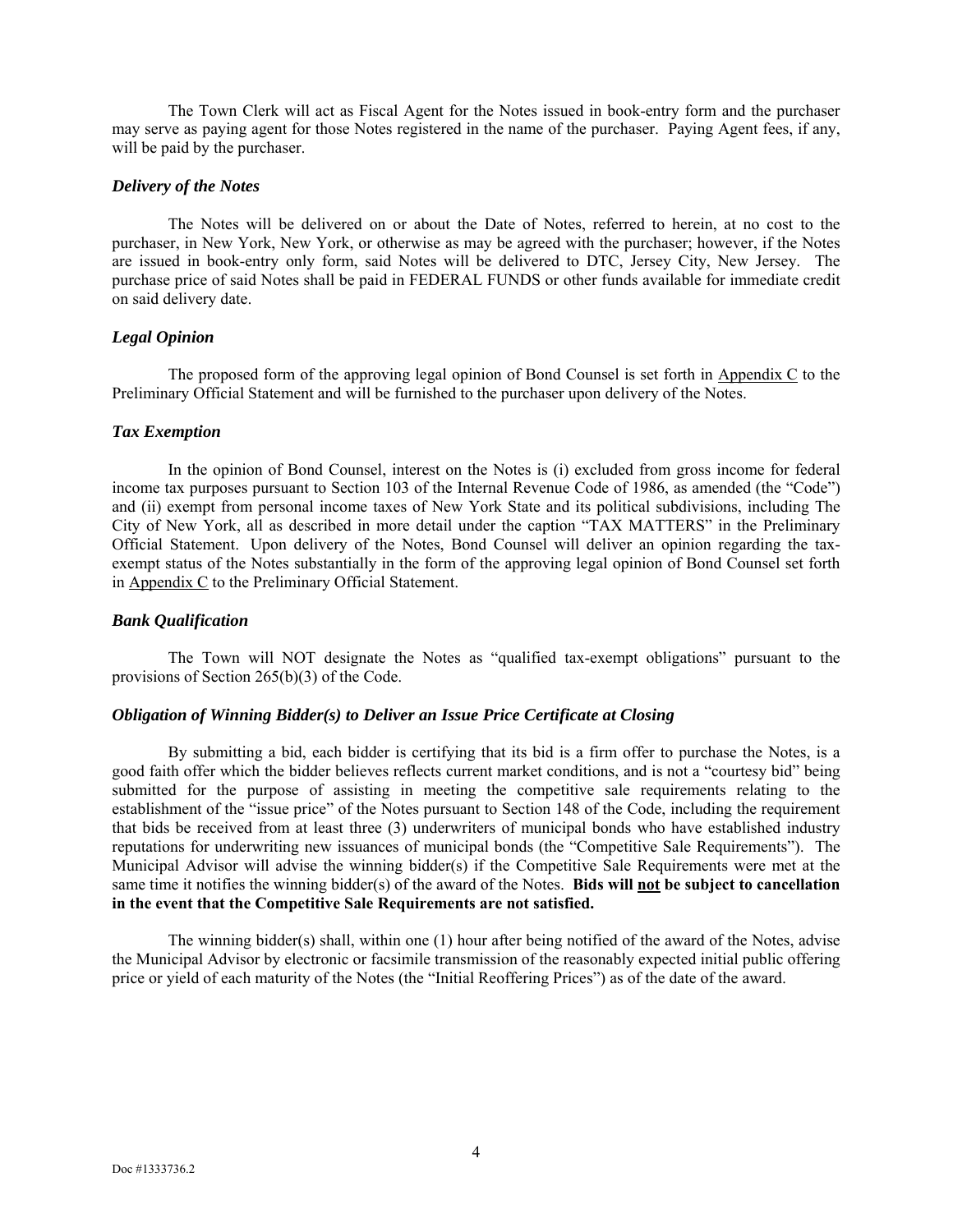By submitting a bid, the winning bidder(s) agrees (unless the winning bidder is purchasing the Notes for its own account and not with a view to distribution or resale to the public) that if the Competitive Sale Requirements are not met, it will elect and satisfy either option (1) or option (2) described below. *Such election must be made on the bid form submitted by each bidder. In the event a bidder submits a bid via Parity, such bidder must notify the Municipal Advisor by email (nnadelson@munistat.com) as to such election at the time such bid is submitted.* 

(1) **Hold the Price**. The winning bidder(s):

(a) will make a bona fide offering to the public of all of the Notes at the Initial Reoffering Prices and provide Bond Counsel with reasonable supporting documentation, such as a copy of the pricing wire or equivalent communication, the form of which is acceptable to Bond Counsel,

(b) will neither offer nor sell to any person any Notes within a maturity at a price that is higher, or a yield that is lower, than the Initial Reoffering Price of such maturity until the earlier of (i) the date on which the winning bidder has sold to the public at least 10 percent of the Notes of such maturity at a price that is no higher, or a yield that is no lower, than the Initial Reoffering Price of such maturity or (ii) the close of business on the 5th business day after the date of the award of the Notes, and

(c) has or will include within any agreement among underwriters, any selling group agreement and each third-party distribution agreement (to which the winning bidder is a party) relating to the initial sale of the Notes to the public, together with the related pricing wires, language obligating each underwriter to comply with the limitations on the sale of the Notes as set forth above.

### (2) **Follow the Price**. The winning bidder(s):

(a) will make a bona fide offering to the public of all of the Notes at the Initial Reoffering Prices and provide the Issuer with reasonable supporting documentation, such as a copy of the pricing wire or equivalent communication, the form of which is acceptable to Bond Counsel,

(b) will report to the Issuer information regarding the first price that at least 10 percent of the Notes within each maturity of the Notes have been sold to the public,

(c) will provide the Issuer with reasonable supporting documentation or certifications of such sale prices the form of which is acceptable to Bond Counsel. This reporting requirement, which may extend beyond the closing date of the Notes, will continue until such date the requirement set forth in paragraph (b) above for each maturity of the Notes is satisfied, and

(d) has or will include within any agreement among underwriters, any selling group agreement and each third-party distribution agreement (to which the winning bidder is a party) relating to the initial sale of the Notes to the public, together with the related pricing wires, language obligating each underwriter to comply with the reporting requirement described above.

For purposes of the "hold the price" or "follow the price" requirement, a "maturity" refers to Notes that have the same interest rate, credit and payment terms.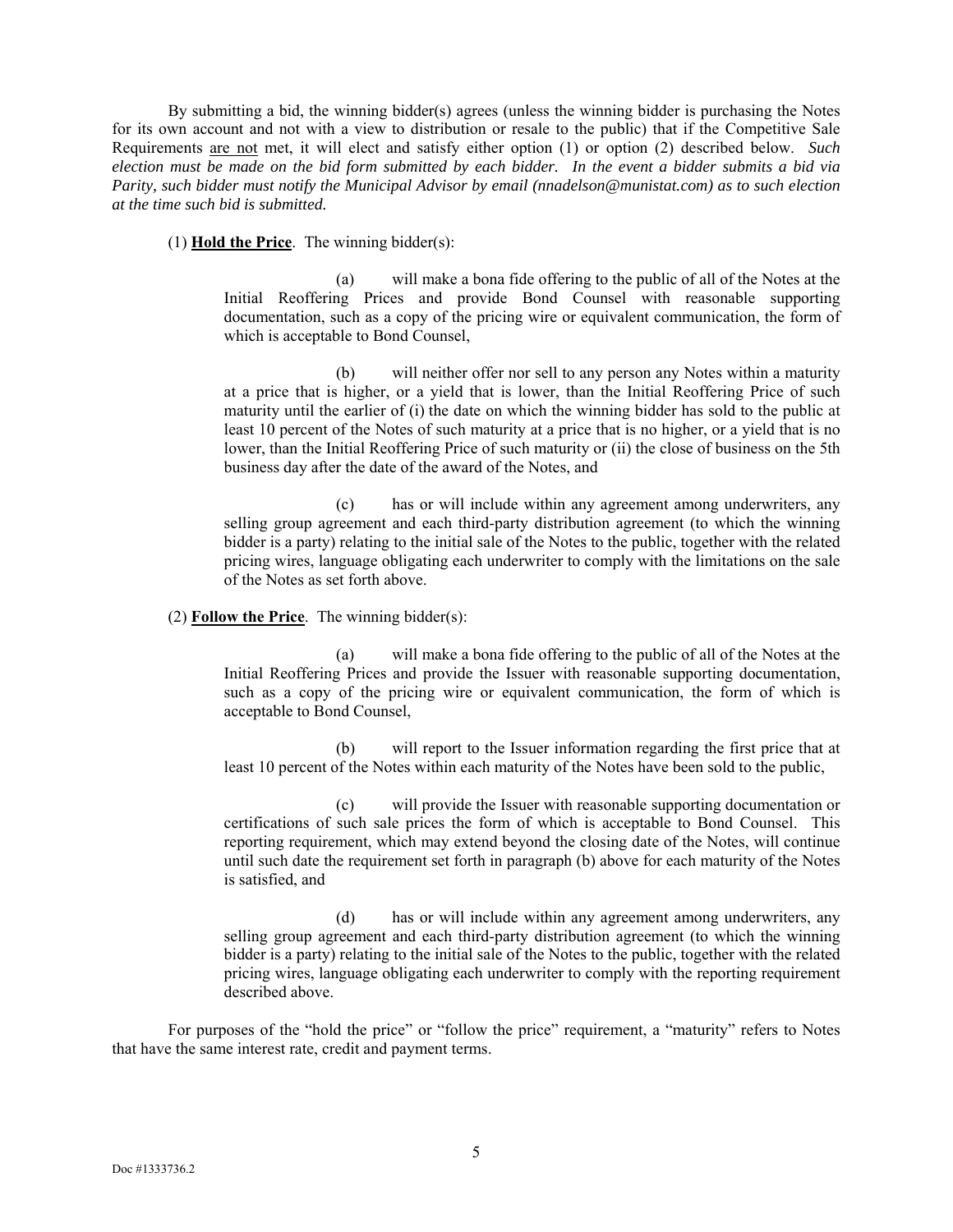Regardless of whether or not the Competitive Sale Requirements were met, the winning bidder shall submit to the Issuer a certificate (the "Reoffering Price Certificate"), satisfactory to Bond Counsel, prior to the delivery of the Notes stating the applicable facts as described above. The form of Reoffering Price Certificate is available by contacting Bond Counsel or the Municipal Advisor.

If the winning bidder has purchased the Notes for its own account and not with a view to distribution or resale to the public, then, whether or not the Competitive Sale Requirements were met, the Reoffering Price Certificate will recite such facts and identify the price or prices at which the purchase of the Notes was made.

For purposes of this Notice, the "public" does not include the winning bidder or any person that agrees pursuant to a written contract with the winning bidder to participate in the initial sale of the Notes to the public (such as a retail distribution agreement between a national lead underwriter and a regional firm under which the regional firm participates in the initial sale of the Notes to the public). In making the representations described above, the winning bidder must reflect the effect on the offering prices of any "derivative products" (e.g., a tender option) used by the bidder in connection with the initial sale of any of the Notes.

#### *Official Statement, Undertaking to Provide Notices of Events and Compliance History*

The Town will provide a reasonable number of Official Statements to each successful bidder within five (5) business days following receipt of a written request therefor made to the Town and its Municipal Advisor. Such request may specify the applicable (a) offering price, (b) selling compensation, (c) rating, (d) credit enhancement and (e) identity and complete name of such bidder and any participating underwriters, and if so, the Preliminary Official Statement will be modified or supplemented by the information so specified. Neither the Town nor its Municipal Advisor shall be liable in any manner for any delay, inaccuracy, or omission on the part of any successful bidder with respect to such request, nor shall the Town's failure, as a result thereof, to provide the Official Statement within the above time period, constitute cause for a failure or refusal by such bidder to accept delivery of and pay for the Notes in accordance with the terms hereof.

The Preliminary Official Statement is in a form "deemed final" by the Town for purposes of Securities and Exchange Commission Rule 15c2-12 ("Rule 15c2-12"), but may be modified or supplemented as noted above. In order to assist bidders in complying with Rule 15c2-12 and as part of the Town's contractual obligation arising from its acceptance of the proposal of the successful bidder(s), at the time of the delivery of the Notes the Town will provide an executed copy of its "Undertaking to Provide Notices of Events."

Except as otherwise set forth in the Preliminary Official Statement (see the caption entitled "DISCLOSURE UNDERTAKING"), the Town is in compliance in all material respects with all previous undertakings made pursuant to Rule 15c2-12 during each of the past five years.

#### *Documents Accompanying the Delivery of the Notes*

The obligation hereunder to deliver or accept the Notes pursuant hereto shall be conditioned on the delivery to the successful bidder at the time of delivery of the Notes of: (i) the opinion of Bond Counsel; (ii) a certificate of the Acting Town Attorney, dated the date of delivery of the Notes, to the effect that there is no controversy or litigation of any nature pending or threatened to restrain or enjoin the issuance, sale, execution or delivery of the Notes, or in any way contesting or affecting the validity of the Notes or any of the proceedings taken with respect to the issuance and sale thereof or the application of moneys to the payment of the Notes, and further stating that there is no controversy or litigation of any nature now pending or threatened by or against the Town wherein an adverse judgment or ruling could have a material adverse impact on the financial condition of the Town or adversely affect the power of the Town to levy, collect and enforce the collection of taxes or other revenues for the payment of its Notes, which has not been disclosed in the Official Statement; (iii) a certificate of the Town Supervisor to the effect that as of the date of the Official Statement and at all times subsequent thereto, up to and including the time of the delivery of the Notes, the Official Statement did not and does not contain any untrue statement of a material fact or omit to state a material fact necessary to make the statements herein, in the light of the circumstances under which they were made, not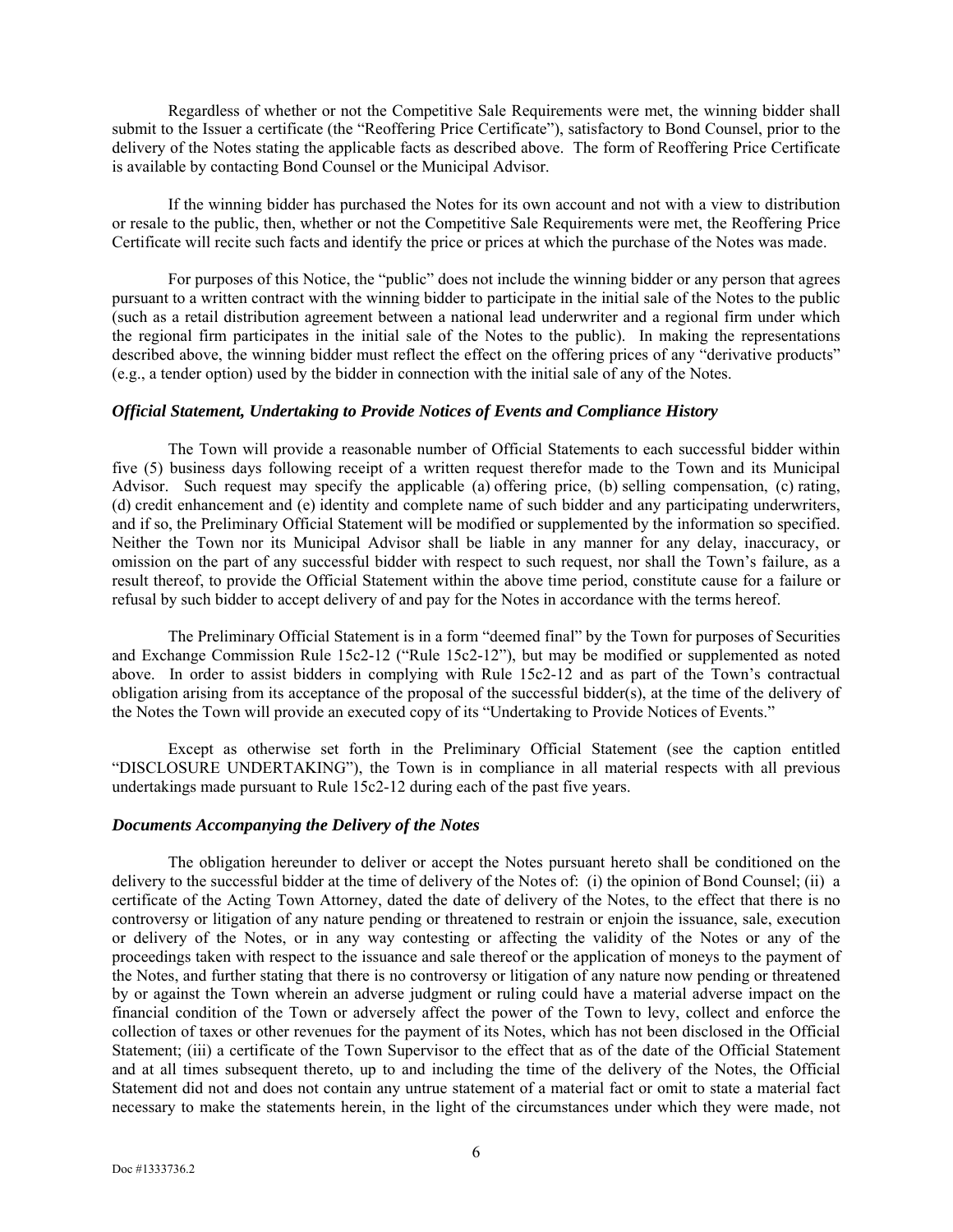misleading, and further stating that there has been no adverse material change in the financial condition of the Town since the date of the Official Statement to the date of issuance of the Notes (and having attached thereto a copy of the Official Statement); (iv) a certificate signed by the Town Supervisor evidencing payment for the Notes; (v) a signature certificate evidencing the due execution of the Notes, including statements that (a) no litigation of any nature is pending or, to the knowledge of the signers, threatened, restraining or enjoining the issuance and delivery of the Notes or the levy and collection of taxes to pay the principal of and interest thereon, nor in any manner questioning the proceedings and authority under which the Notes were authorized or affecting the validity of the Notes thereunder, (b) neither the corporate existence or boundaries of the Town nor the title of the signers to their respective offices is being contested, and (c) no authority or proceedings for the issuance of the Notes have been repealed, revoked or rescinded, and (vi) a Tax Certificate executed by the Town Supervisor, as described under "TAX MATTERS" in the Preliminary Official Statement.

### *Contact Information*

The Town's contact information is as follows: John A. Mastromarino, CPA, Town Comptroller, Town of Hempstead, 350 Front Street, Hempstead, NY 11550, telephone number (516) 489-5000 and email: johnmas@tohmail.org.

Copies of this Notice of Sale and the Preliminary Official Statement prepared in connection with the sale of the Notes may be obtained upon request from the offices of Munistat Services , Inc., 12 Roosevelt Avenue, Port Jefferson Station, New York 11776, telephone number (631) 331-8888 and website: http://www.munistat.com.

> TOWN OF HEMPSTEAD, NASSAU COUNTY, NEW YORK

By: /s/ DONALD X. CLAVIN, JR. Town Supervisor

Dated: October 4, 2021